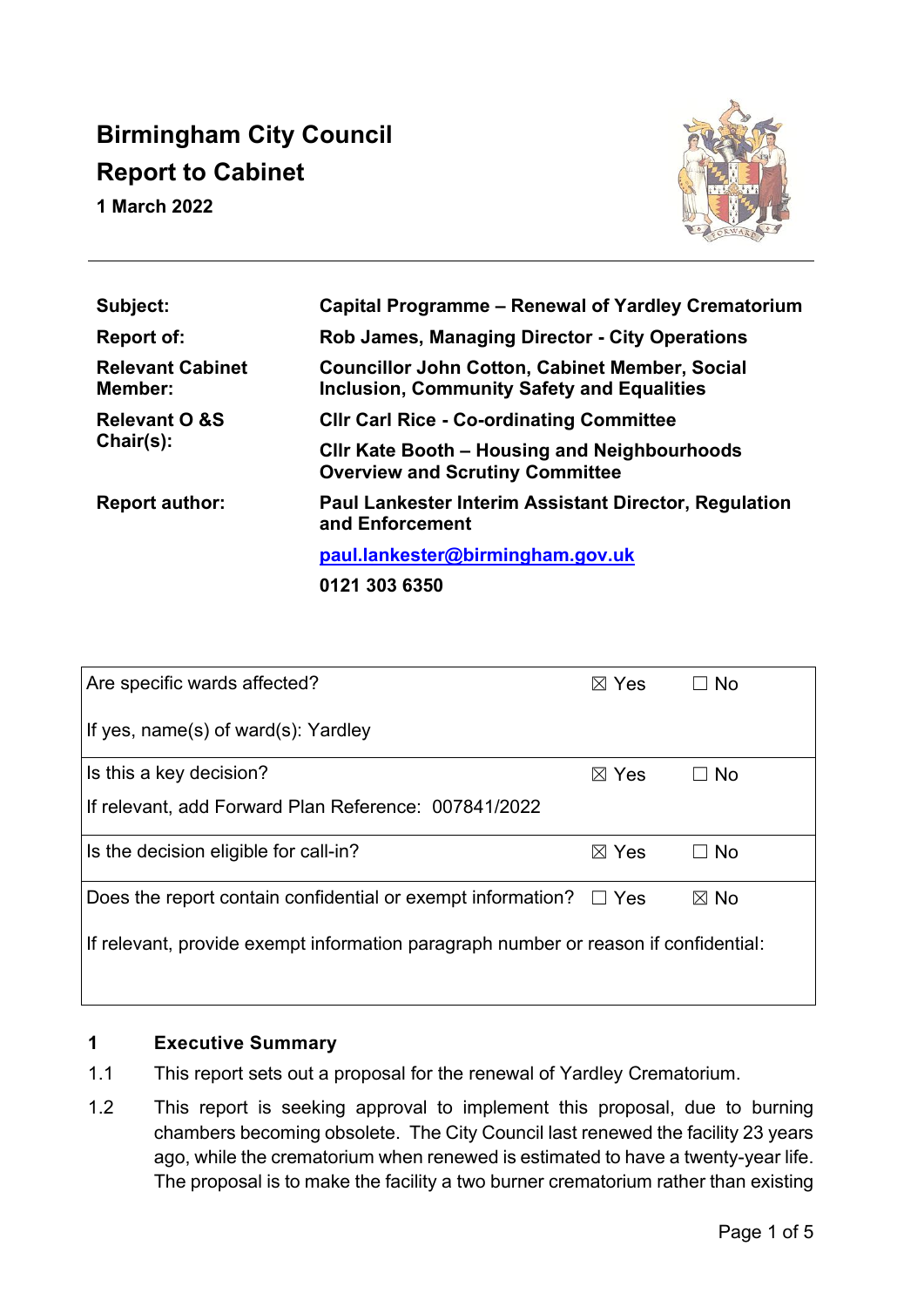three burner arrangement at an estimated capital cost of £2.25 million (final quotations are awaited). Technological advances make this possible while accommodating the existing throughput. The capital provision will be funded from the existing budget although this will be a pressure for the service. The current budget operates at a surplus of over £4 million.

# **2 Recommendations**

- 2.1 That the proposal to renew the crematorium facility at Yardley be approved.
- 2.2 That the cost of the works (estimated at £2.25 million) be funded through the Capital Programme, with the prudential borrowing costs of £143,000 being met from the Bereavement Services bottom line budget.
- 2.3 That the Director Council Management, in consultation with the Management Director of City Operations, be delegated authority to agree final costs and funding.
- 2.4 The facility be renewed as a two-burner crematorium with the improved air quality emission.

## **3 Background**

- 3.1 The City Council opened the Yardley Cemetery in 1883. A crematorium was built on the site in 1952. The crematorium has three burners and chambers and has a throughput of approximately 107 cremations per month on average, although the service is generally less busy in mid Spring to early Summer.
- 3.2 The last complete refurbishment of the site was undertaken in the late 1990s. When the major refurbishment takes place there is a life of 20 years given to the facility. It is now 23 years since the last refurbishment at Yardley. The facility has three chambers/ burners and the replacement parts are becoming increasingly difficult to source. There will be a need to take one of the chambers out of commission to use for parts on the other chambers if, as likely, a part becomes defective in the coming weeks.
- 3.3 With advances in technology it is now possible to have the same throughput in the crematorium with two chambers as was the case with the three. This reduction in the technical requirement reduces the overall cost of the refurbishment, which is estimated to be of the order of £2.25 million, although final estimates are still awaited. Included with the new chambers will be enhanced pollution control plant which will reduce gaseous emissions.
- 3.4 The cost of not undertaking this refurbishment if it led to the closure of the facility is estimated to be of the order of £0.078m per month (£0.936m per annum) (revenue), so the payback for the investment is of the order of just over two years, assuming the existing estimates are accurate.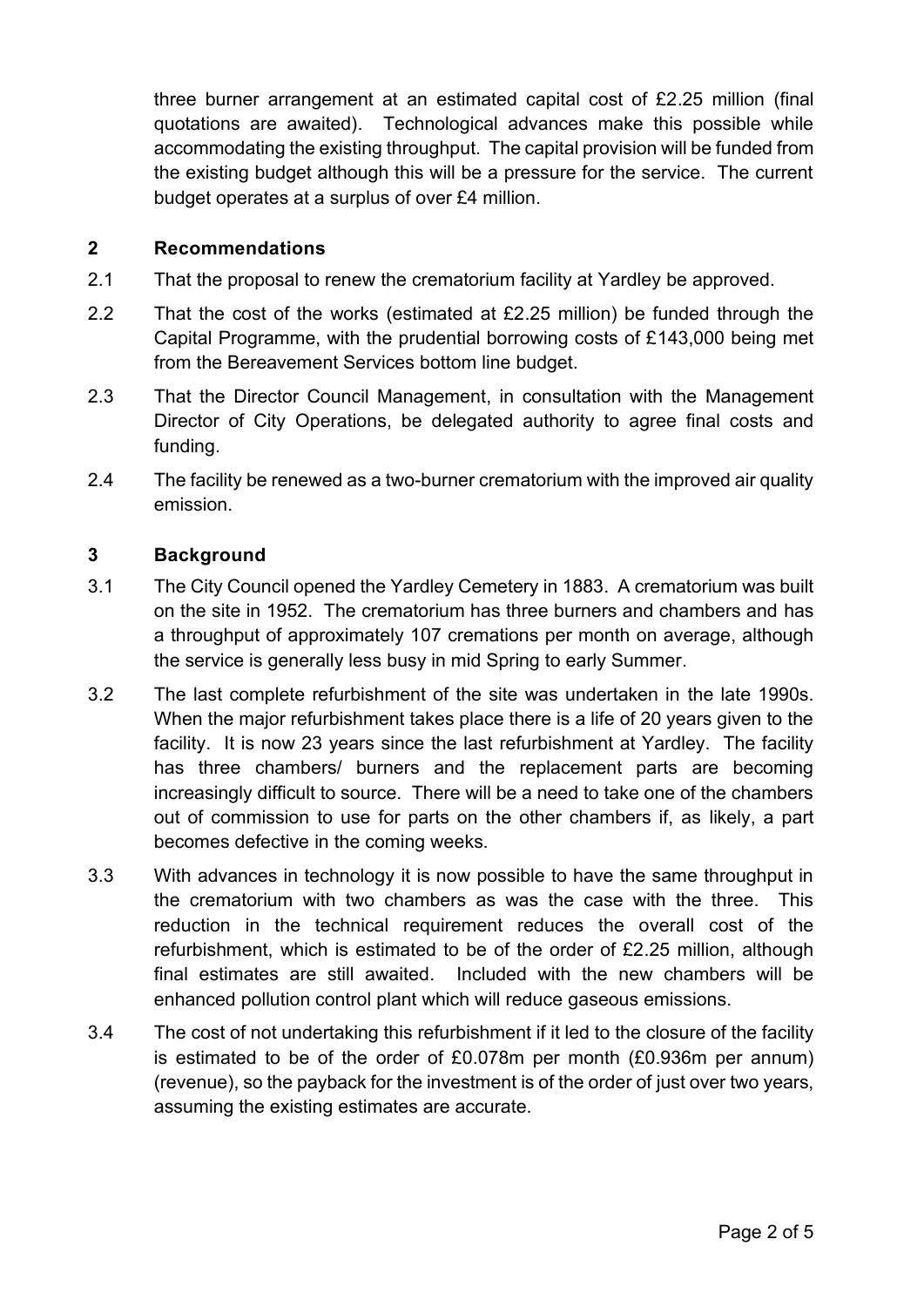# **4 Options considered and Recommended Proposal**

- 4.1 The options available are to either invest in the crematorium refurbishment or not to invest. Other potential technologies have been examined including use of electric powered cremators or natural water cremation (resomation). Given the urgency of the refurbishment required, it has not been possible to gather enough information to allow a feasible option to be put forward. This however will be examined further, prior to any future refurbishment of Lodge Hill or Sutton Coldfield Crematoria.
- 4.2 Birmingham City Council faces a significant loss of revenue of nearly £1 million every year if there is not the investment in Yardley Crematorium. There is no alternative option in the service for raising this revenue, so there would be a significant pressure on the budget.

## **5 Consultation**

- 5.1 In consulting with the funeral directors, there has been a clear view emerging that any major refurbishment should be undertaken at a time when there is less demand for the service. The least demand is normally in the period between mid-Spring and Summer- refurbishments of this nature take approximately four months to complete.
- 5.2 Consultation has taken place with the ward member, the Overview and Scrutiny Committees Chairs and other impacted portfolio holders. No objections to the proposals in this report have been received.
- 5.3 Finance and Legal Services business partners have been consulted. Their comments have been received and incorporated into the report.

#### **6 Risk Management**

- 6.1 The principle risks associated with this report relate to financial and reputational risks.
- 6.2 The financial risks are the loss of income while the works are ongoing (estimated to be £0.312m) and the potential loss of customers in the future who have been to other crematoria outside the City. It is believed the reduction in the gas required to charge two burners as opposed to three will offset some of the prudential costs of borrowing, but the current major increase in the price of gas threatens to minimise that saving. However not undertaking the refurbishment will lead to a projected reduction in revenue of an estimated £0.936m per annum.
- 6.3 The reputational risks will relate to the withdrawal of a well-used facility in its bereavement services.
- 6.4 The refurbishment of the facility will lead to improvements in environmental wellbeing both from reduced energy usage and the emission gases treatment.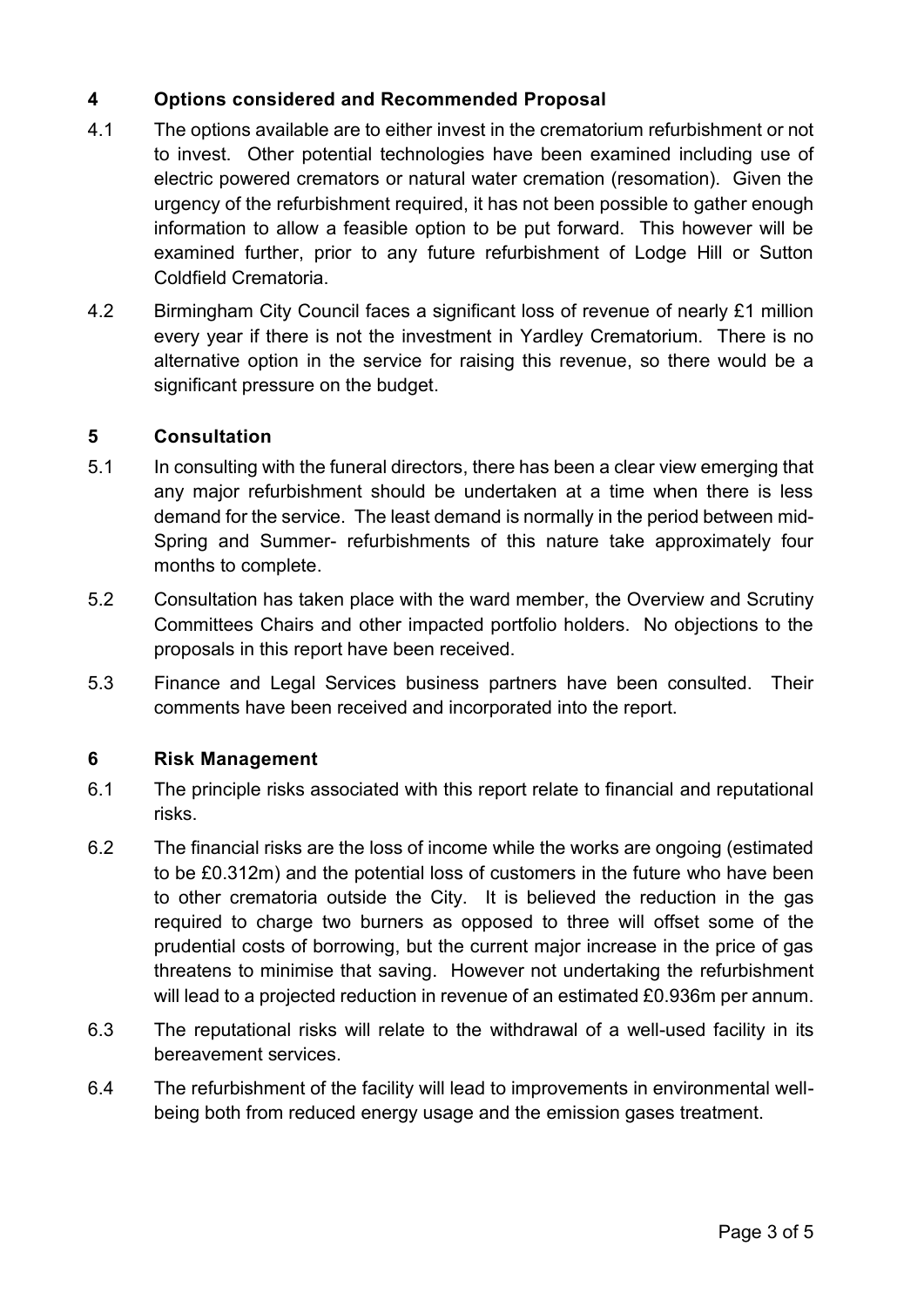# **7 Compliance Issues:**

# **7.1 How are the recommended decisions consistent with the City Council's priorities, plans and strategies?**

- 7.1.1 The time around death and bereavement is a very sensitive time and treating people and families with dignity throughout is essential. Providing crematoria close to residents' homes to allow easy access to facilities when mourning is consistent with the priority of Birmingham is a fulfilling city to age well in.
- 7.1.2 The adopted delivery plan has a target to provide future investment in cemeteries and crematoria. This proposal will assist in delivering this ambition.

## **7.2 Legal Implications**

- 7.2.1 The provision of crematoria is an adoptive power under legislation.
- 7.2.2 The City Council has a duty to provide its services that meet environmental standards. The inclusion of state of the art gas emission treatment technologies will ensure compliance with that requirement as well as improving air quality.

## **7.3 Financial Implications**

- 7.3.1 The service is seeking to meet the prudential borrowing costs from within its existing budget.
- 7.3.2 The table below examines the costs of servicing the prudential borrowing for £2.25 million.

| ⁄ear                                   | 2022/2023 | 2023/2024 | 2024/2025 | 2025/2026 |
|----------------------------------------|-----------|-----------|-----------|-----------|
| <b>Capital Cost £million</b>           | 2.25      | 0.00      | 0.00      | 0.00      |
| <b>Revenue Cost</b><br><b>£million</b> |           |           |           |           |
| <b>Prudential borrowing</b>            | 0.000     | 0.143     | 0.143     | 0.143     |
| Income loss                            | 0.310     |           |           |           |

- 7.3.3 Based on this projection, there will be an ongoing revenue cost of £0.143m per annum. The net cost of bereavement services has an operating surplus of over £4.0 million. The replacement of the cremators will support the delivery of that net position into the future and therefore will fund the prudential borrowing cost in the long term.
- 7.3.4 In the short-term the loss of income will be mitigated in the reduced use of gas, reduced need for maintenance, staffing, and proactive referrals of families and funeral directors to other BCC Crematoria sites.
- 7.3.5 In the medium to longer term, the reduction in the gas required to charge two burners as opposed to three will also offset some of the prudential borrowing (factoring in the current major increase in gas prices).